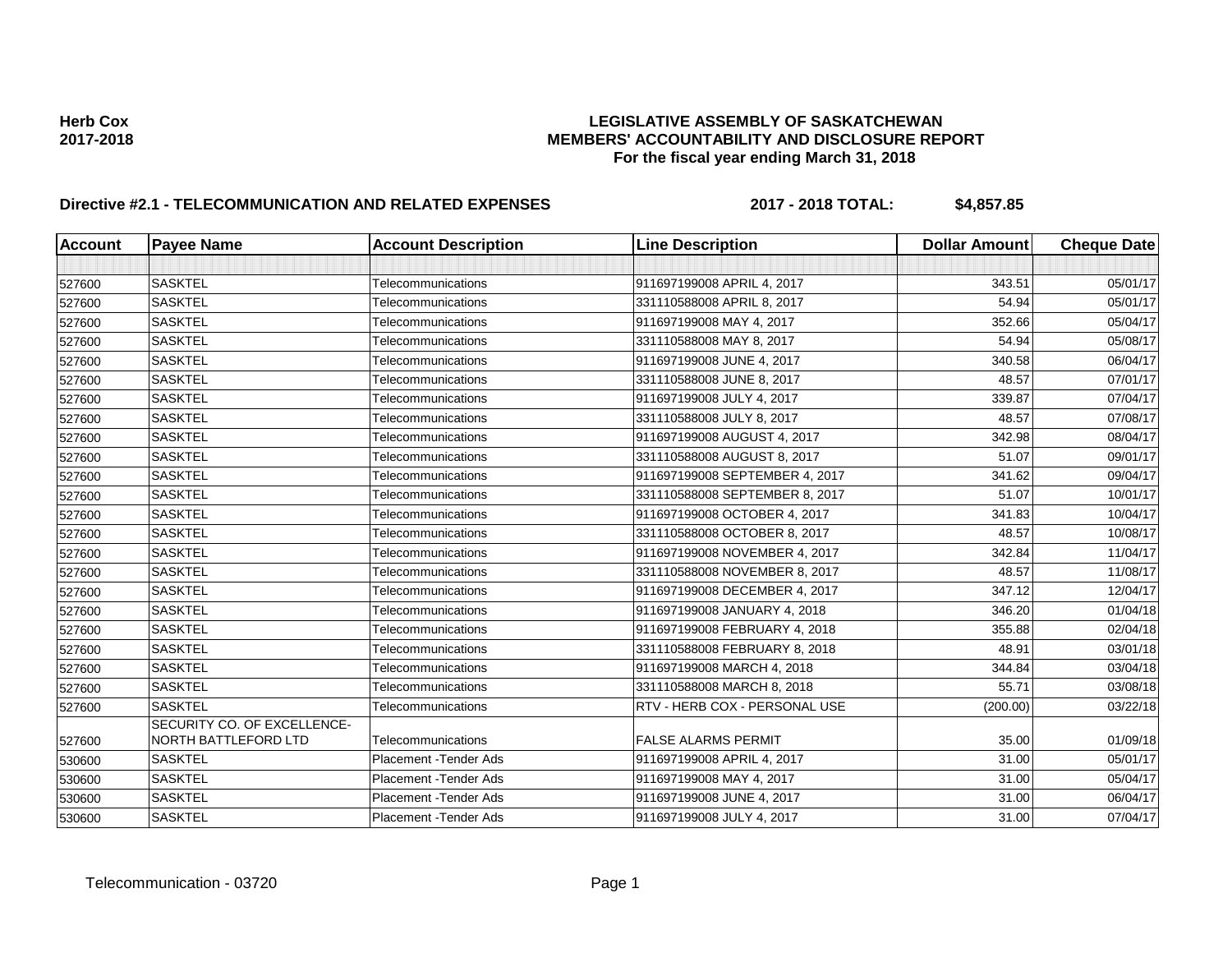# **Directive #2.1 - TELECOMMUNICATION AND RELATED EXPENSES 2017 - 2018 TOTAL: \$4,857.85**

| <b>Account</b> | <b>Payee Name</b> | <b>Account Description</b> | <b>Line Description</b>        | Dollar Amount | <b>Cheque Date</b> |
|----------------|-------------------|----------------------------|--------------------------------|---------------|--------------------|
|                |                   |                            |                                |               |                    |
| 530600         | <b>SASKTEL</b>    | Placement - Tender Ads     | 911697199008 AUGUST 4, 2017    | 31.00         | 08/04/17           |
| 530600         | <b>SASKTEL</b>    | Placement - Tender Ads     | 911697199008 SEPTEMBER 4, 2017 | 31.00         | 09/04/17           |
| 530600         | <b>SASKTEL</b>    | Placement - Tender Ads     | 911697199008 OCTOBER 4, 2017   | 31.00         | 10/04/17           |
| 530600         | <b>SASKTEL</b>    | Placement - Tender Ads     | 911697199008 NOVEMBER 4, 2017  | 31.00         | 11/04/17           |
| 530600         | <b>SASKTEL</b>    | Placement - Tender Ads     | 911697199008 DECEMBER 4, 2017  | 31.00         | 12/04/17           |
| 530600         | <b>SASKTEL</b>    | Placement - Tender Ads     | 911697199008 JANUARY 4, 2018   | 31.00         | 01/04/18           |
| 530600         | <b>SASKTEL</b>    | Placement - Tender Ads     | 911697199008 FEBRUARY 4, 2018  | 31.00         | 02/04/18           |
| 530600         | <b>SASKTEL</b>    | Placement - Tender Ads     | 911697199008 MARCH 4, 2018     | 31.00         | 03/04/18           |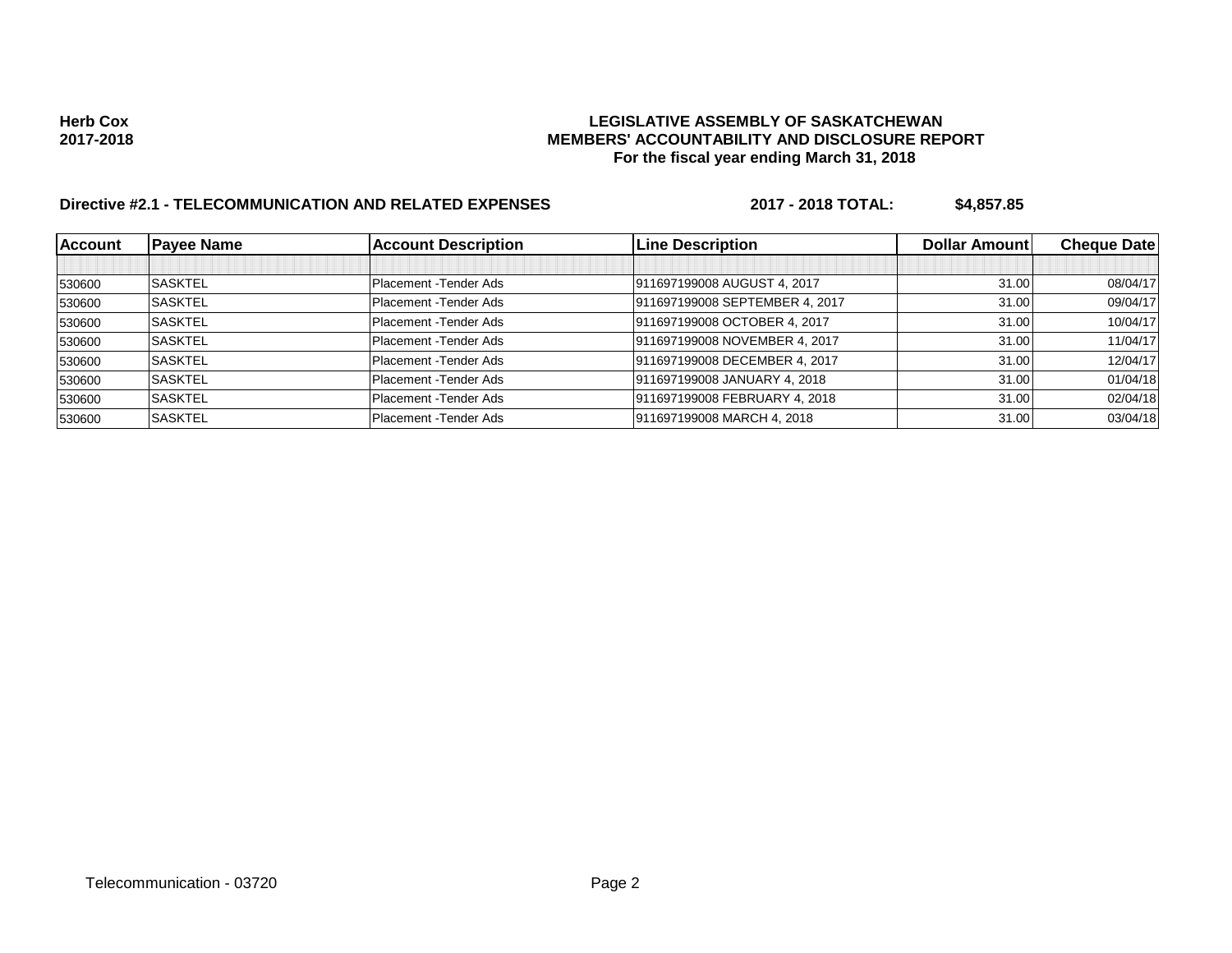## **LEGISLATIVE ASSEMBLY OF SASKATCHEWAN MEMBERS' ACCOUNTABILITY AND DISCLOSURE REPORT For the fiscal year ending March 31, 2018**

# **Directive #3.1 - MLA TRAVEL AND LIVING EXPENSES 2017 - 2018 TOTAL: \$34,097.02**

| <b>Account</b> | <b>Payee Name</b> | <b>Account Description</b>  | <b>Line Description</b>                           | <b>Dollar Amount</b> | <b>Cheque Date</b> |
|----------------|-------------------|-----------------------------|---------------------------------------------------|----------------------|--------------------|
|                |                   |                             |                                                   |                      |                    |
|                |                   |                             | APRIL 2017 MLA REGINA                             |                      |                    |
| 541900         | COX. HERB L       | <b>Elected Rep - Travel</b> | <b>ACCOMMODATION</b>                              | 1,500.00             | 04/24/17           |
| 541900         | COX, HERB L       | <b>Elected Rep - Travel</b> | MLA TRAVEL APRIL 2-13, 2017                       | 1,110.83             | 05/01/17           |
| 541900         | COX. HERB L       | Elected Rep - Travel        | MLA TRAVEL APRIL 17-30, 2017                      | 776.33               | 05/01/17           |
| 541900         | COX. HERB L       | <b>Elected Rep - Travel</b> | MLA TRAVEL MAY 1-14, 2017                         | 1,307.06             | 05/15/17           |
| 541900         | COX, HERB L       | Elected Rep - Travel        | MAY 2017 MLA REGINA ACCOMMODATION                 | 1,550.00             | 05/24/17           |
| 541900         | COX. HERB L       | <b>Elected Rep - Travel</b> | MLA TRAVEL MAY 15-31, 2017                        | 564.21               | 06/01/17           |
| 541900         | COX, HERB L       | Elected Rep - Travel        | MLA TRAVEL JUNE 1-15, 2017                        | 159.03               | 06/15/17           |
| 541900         | COX, HERB L       | <b>Elected Rep - Travel</b> | JUNE 2017 MLA REGINA<br><b>ACCOMMODATION</b>      | 1,500.00             | 06/23/17           |
| 541900         | COX. HERB L       | Elected Rep - Travel        | MLA TRAVEL JUNE 19, 2017                          | 155.31               | 07/01/17           |
| 541900         | COX. HERB L       | Elected Rep - Travel        | MLA TRAVEL JULY 4-14, 2017                        | 611.45               | 07/14/17           |
| 541900         | COX, HERB L       | Elected Rep - Travel        | JULY 2017 MLA REGINA<br><b>ACCOMMODATION</b>      | 1,550.00             | 07/19/17           |
| 541900         | COX, HERB L       | <b>Elected Rep - Travel</b> | MLA TRAVEL; JUL 17 - 31                           | 593.78               | 08/01/17           |
| 541900         | COX, HERB L       | <b>Elected Rep - Travel</b> | MLA TRAVEL AUGUST 1-17, 2017                      | 1,081.54             | 08/17/17           |
| 541900         | COX. HERB L       | <b>Elected Rep - Travel</b> | AUGUST 2017 MLA REGINA<br><b>ACCOMMODATION</b>    | 1.550.00             | 08/22/17           |
| 541900         | COX, HERB L       | <b>Elected Rep - Travel</b> | MLA TRAVEL AUGUST 21-30, 2017                     | 576.11               | 09/01/17           |
| 541900         | COX, HERB L       | Elected Rep - Travel        | MLA TRAVEL SEPTEMBER 5-14, 2017                   | 141.36               | 09/14/17           |
| 541900         | COX, HERB L       | Elected Rep - Travel        | SEPTEMBER 2017 MLA REGINA<br><b>ACCOMMODATION</b> | 1,500.00             | 09/20/17           |
| 541900         | COX. HERB L       | <b>Elected Rep - Travel</b> | MLA TRAVEL SEPTEMBER 18-29, 2017                  | 611.45               | 10/01/17           |
| 541900         | COX, HERB L       | Elected Rep - Travel        | OCTOBER 2017 MLA REGINA<br><b>ACCOMMODATIONS</b>  | 1.550.00             | 10/13/17           |
| 541900         | COX, HERB L       | Elected Rep - Travel        | MLA TRAVEL OCTOBER 2-18, 2017                     | 588.85               | 10/19/17           |
| 541900         | COX, HERB L       | Elected Rep - Travel        | MLA TRAVEL OCTOBER 23-31, 2017                    | 923.22               | 11/10/17           |
| 541900         | COX, HERB L       | <b>Elected Rep - Travel</b> | MLA TRAVEL NOVEMBER 1-12, 2017                    | 997.65               | 11/12/17           |
| 541900         | COX. HERB L       | <b>Elected Rep - Travel</b> | NOVEMBER 2017 MLA REGINA<br><b>ACCOMMODATIONS</b> | 1,500.00             | 11/15/17           |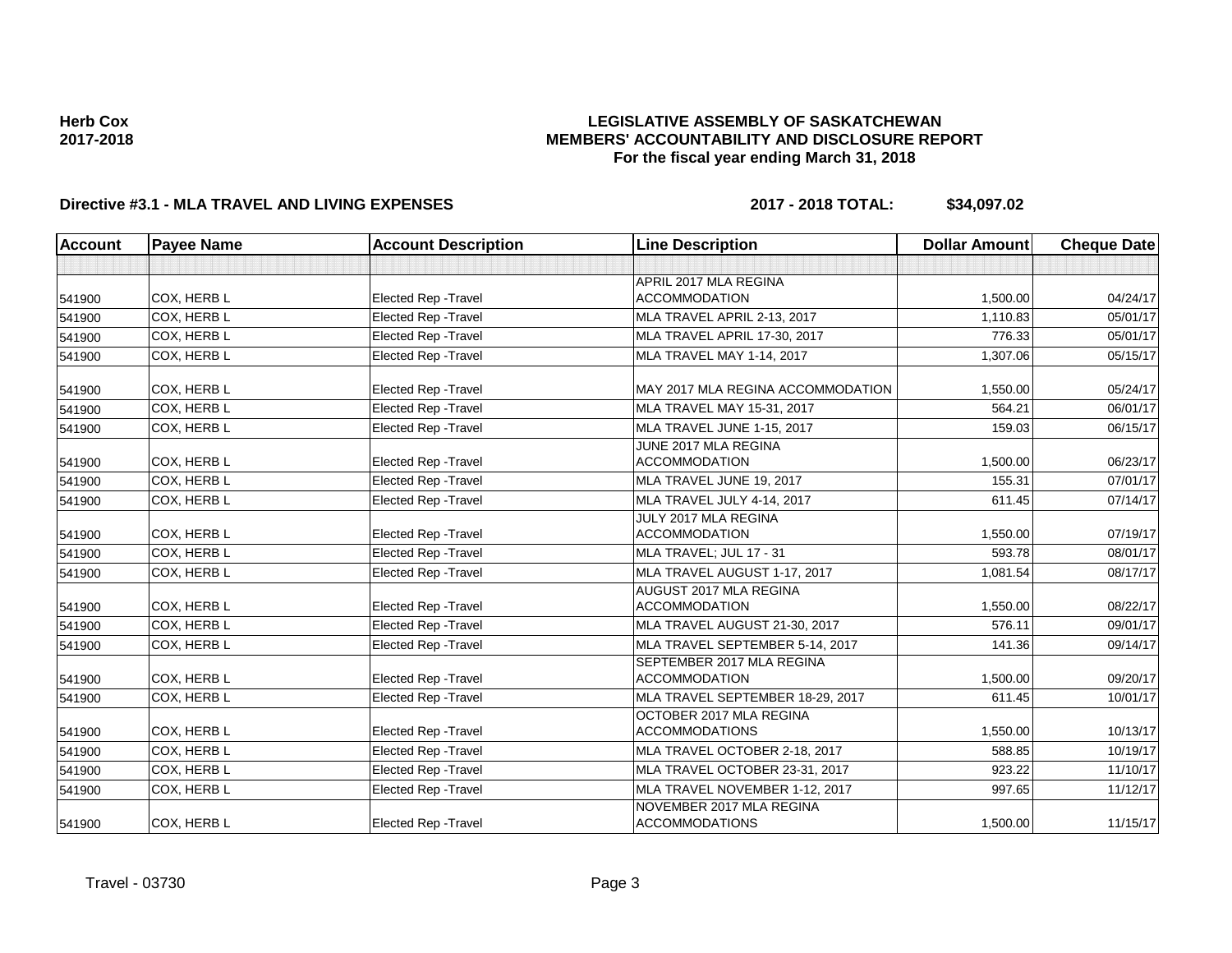# **Directive #3.1 - MLA TRAVEL AND LIVING EXPENSES 2017 - 2018 TOTAL: \$34,097.02**

| <b>Account</b> | <b>Payee Name</b>  | <b>Account Description</b>  | <b>Line Description</b>         | <b>Dollar Amountl</b> | <b>Cheque Date</b> |
|----------------|--------------------|-----------------------------|---------------------------------|-----------------------|--------------------|
|                |                    |                             |                                 |                       |                    |
| 541900         | <b>COX. HERB L</b> | <b>Elected Rep - Travel</b> | MLA TRAVEL NOVEMBER 13-30, 2017 | 1,904.08              | 12/01/17           |
|                |                    |                             | DECEMBER 2017 MLA REGINA        |                       |                    |
| 541900         | COX, HERB L        | <b>Elected Rep - Travel</b> | <b>ACCOMMODATIONS</b>           | 1,550.00              | 12/13/17           |
| 541900         | <b>COX, HERB L</b> | <b>Elected Rep - Travel</b> | MLA TRAVEL DECEMBER 3-21, 2017  | 753.14                | 12/21/17           |
|                |                    |                             | JANUARY 2018 MLA REGINA         |                       |                    |
| 541900         | COX, HERB L        | <b>Elected Rep - Travel</b> | <b>ACCOMMODATIONS</b>           | 1,550.00              | 01/15/18           |
| 541900         | <b>COX, HERB L</b> | <b>Elected Rep - Travel</b> | MLA TRAVEL JANUARY 2-12, 2018   | 73.72                 | 01/15/18           |
| 541900         | <b>COX, HERB L</b> | <b>Elected Rep - Travel</b> | MLA TRAVEL JAN 19-FEB 5, 2018   | 309.66                | 02/05/18           |
|                |                    |                             | FEBRUARY 2018 MLA REGINA        |                       |                    |
| 541900         | <b>COX, HERB L</b> | <b>Elected Rep - Travel</b> | <b>ACCOMMODATIONS</b>           | 1,400.00              | 02/08/18           |
| 541900         | <b>COX, HERB L</b> | <b>Elected Rep - Travel</b> | MLA TRAVEL FEBRUARY 6-22, 2018  | 258.02                | 02/22/18           |
|                |                    |                             | IMARCH 2018 MLA REGINA          |                       |                    |
| 541900         | <b>COX, HERB L</b> | <b>Elected Rep - Travel</b> | <b>ACCOMMODATIONS</b>           | 1,550.00              | 03/21/18           |
| 541900         | <b>COX. HERB L</b> | Elected Rep - Travel        | MLA TRAVEL MARCH 9-29, 2018     | 2,350.22              | 03/29/18           |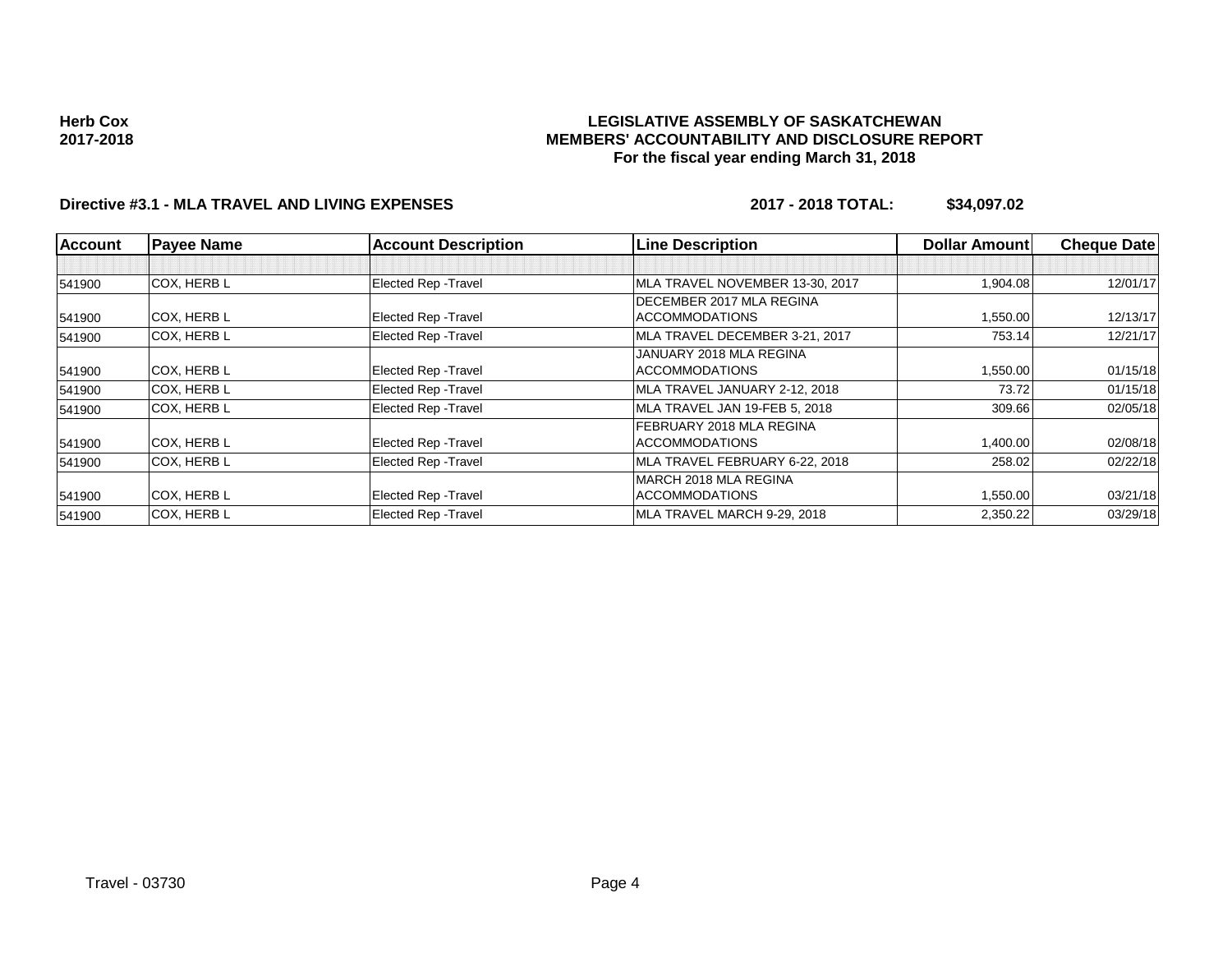## **LEGISLATIVE ASSEMBLY OF SASKATCHEWAN MEMBERS' ACCOUNTABILITY AND DISCLOSURE REPORT For the fiscal year ending March 31, 2018**

| <b>Account</b> | <b>Payee Name</b>                | <b>Account Description</b>                | <b>Line Description</b>               | <b>Dollar Amount</b> | <b>Cheque Date</b> |
|----------------|----------------------------------|-------------------------------------------|---------------------------------------|----------------------|--------------------|
|                |                                  |                                           |                                       |                      |                    |
| 521372         | KATERYNYCH, GILBERT              | Photographer's Services                   | USE OF PHOTOGRAPHER'S PHOTO           | 250.00               | 11/03/17           |
| 522000         | 625097 SASKATCHEWAN LTD.         | Rent of Ground, Buildings and Other Space | <b>APRIL CONSTITUENCY OFFICE RENT</b> | 1,500.00             | 04/01/17           |
| 522000         | 625097 SASKATCHEWAN LTD.         | Rent of Ground, Buildings and Other Space | MAY 2017 MLA OFFICE RENT              | 1,500.00             | 05/01/17           |
| 522000         | 625097 SASKATCHEWAN LTD.         | Rent of Ground, Buildings and Other Space | JUNE 2017 MLA OFFICE RENT             | 1,500.00             | 05/24/17           |
| 522000         | 625097 SASKATCHEWAN LTD.         | Rent of Ground, Buildings and Other Space | JULY 2017 MLA OFFICE RENT             | 1,500.00             | 06/23/17           |
| 522000         | 625097 SASKATCHEWAN LTD.         | Rent of Ground, Buildings and Other Space | <b>AUGUST 2017 MLA OFFICE RENT</b>    | 1,500.00             | 07/19/17           |
| 522000         | 625097 SASKATCHEWAN LTD.         | Rent of Ground, Buildings and Other Space | SEPTEMBER 2017 MLA OFFICE RENT        | 1,500.00             | 08/22/17           |
| 522000         | 625097 SASKATCHEWAN LTD.         | Rent of Ground, Buildings and Other Space | OCTOBER 2017 MLA OFFICE RENT          | 1,500.00             | 09/20/17           |
| 522000         | 625097 SASKATCHEWAN LTD.         | Rent of Ground, Buildings and Other Space | NOVEMBER 2017 MLA OFFICE RENT         | 1,500.00             | 10/13/17           |
| 522000         | 625097 SASKATCHEWAN LTD.         | Rent of Ground, Buildings and Other Space | DECEMBER 2017 MLA OFFICE RENT         | 1,500.00             | 11/15/17           |
| 522000         | 625097 SASKATCHEWAN LTD.         | Rent of Ground, Buildings and Other Space | JANUARY 2018 MLA OFFICE RENT          | 1,500.00             | 12/13/17           |
| 522000         | 625097 SASKATCHEWAN LTD.         | Rent of Ground, Buildings and Other Space | FEBRUARY 2018 MLA OFFICE RENT         | 1,500.00             | 01/15/18           |
| 522000         | 625097 SASKATCHEWAN LTD.         | Rent of Ground, Buildings and Other Space | MARCH 2018 MLA OFFICE RENT            | 1.500.00             | 02/08/18           |
| 522500         | <b>NORTH BATTLEFORD AGENCIES</b> | <b>Insurance Premiums</b>                 | OFFICE INSURANCE M2106943             | 484.00               | 05/01/17           |
| 522600         | NORTH BATTLEFORD, CITY OF        | Utilities - Water and Sewer               | 1002185502302 APRIL 1-30, 2017        | 89.81                | 05/01/17           |
| 522600         | NORTH BATTLEFORD, CITY OF        | Utilities - Water and Sewer               | 1002185502302 MAY 1-31, 2017          | 109.64               | 06/05/17           |
| 522600         | NORTH BATTLEFORD, CITY OF        | Utilities - Water and Sewer               | 1002185502302 JULY 1-31, 2017         | 108.29               | 08/01/17           |
| 522600         | NORTH BATTLEFORD, CITY OF        | Utilities - Water and Sewer               | 1002185502302 SEPTEMBER 1-30, 2017    | 293.09               | 10/04/17           |
| 522600         | NORTH BATTLEFORD, CITY OF        | Utilities - Water and Sewer               | 1002185502302 OCTOBER 1-31, 2017      | 108.29               | 11/01/17           |
| 522600         | NORTH BATTLEFORD, CITY OF        | Utilities - Water and Sewer               | 1002185502302 NOVEMBER 1-30, 2017     | 108.29               | 12/05/17           |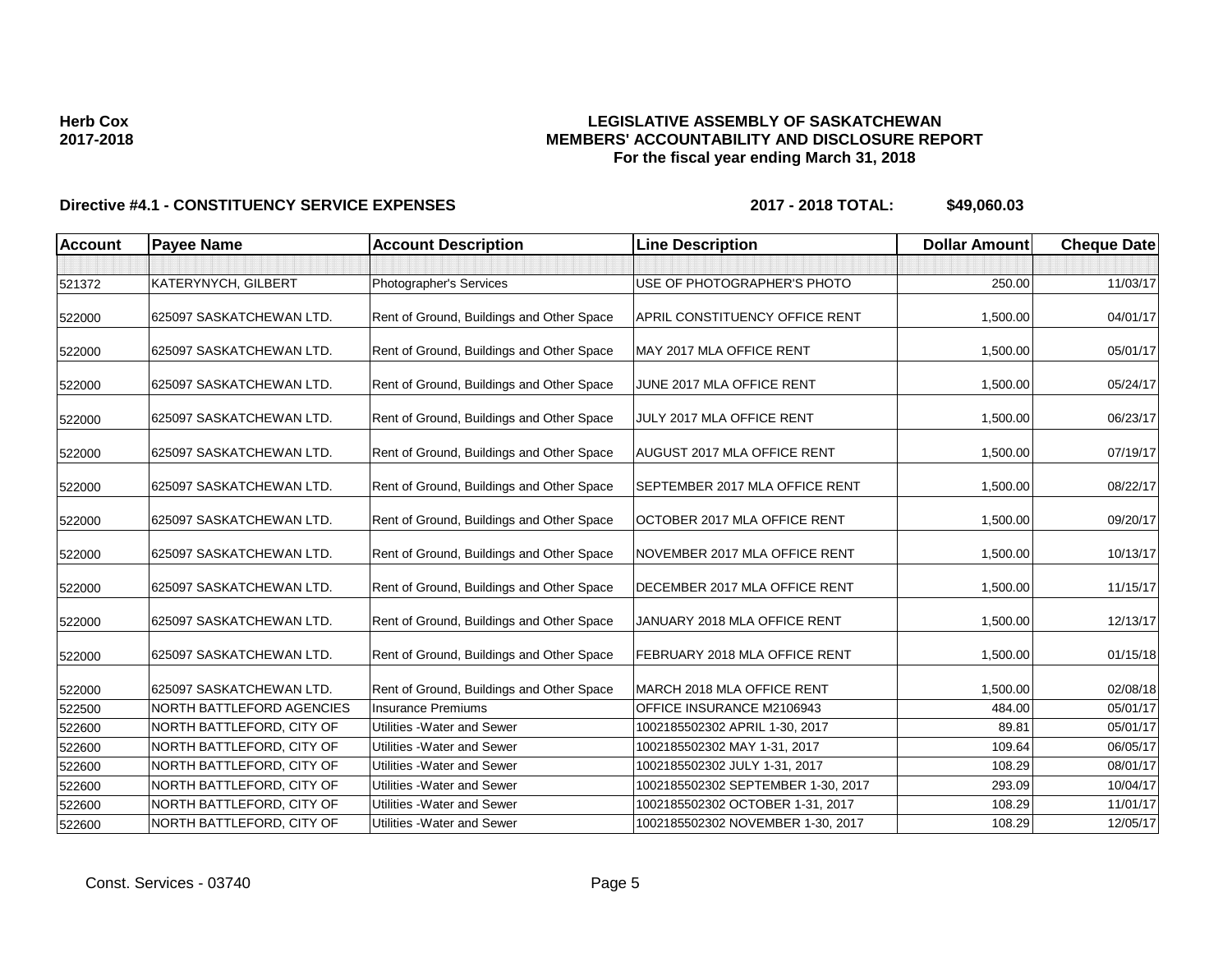## **LEGISLATIVE ASSEMBLY OF SASKATCHEWAN MEMBERS' ACCOUNTABILITY AND DISCLOSURE REPORT For the fiscal year ending March 31, 2018**

| <b>Account</b> | <b>Payee Name</b>              | <b>Account Description</b>          | <b>Line Description</b>           | <b>Dollar Amount</b> | <b>Cheque Date</b> |
|----------------|--------------------------------|-------------------------------------|-----------------------------------|----------------------|--------------------|
|                |                                |                                     |                                   |                      |                    |
| 522600         | NORTH BATTLEFORD, CITY OF      | Utilities - Water and Sewer         | 1002185502302 DECEMBER 1-31, 2017 | 81.89                | 01/04/18           |
| 522600         | NORTH BATTLEFORD, CITY OF      | Utilities - Water and Sewer         | 1002185502302 JANUARY 1-31, 2018  | 111.01               | 02/02/18           |
| 522600         | NORTH BATTLEFORD, CITY OF      | Utilities - Water and Sewer         | 1002185502302 FEBRUARY 1-28, 2018 | 111.01               | 03/01/18           |
| 522600         | NORTH BATTLEFORD, CITY OF      | Utilities - Water and Sewer         | 1002185502302 MARCH 1-31, 2018    | 83.51                | 03/31/18           |
| 522700         | NORTH BATTLEFORD, CITY OF      | Utilities - Electricity and Nat Gas | JUNE 1 - 30, 2017                 | 430.37               | 07/06/17           |
| 522700         | NORTH BATTLEFORD, CITY OF      | Utilities - Electricity and Nat Gas | 1002185502302 AUGUST 1-31, 2017   | 108.29               | 09/08/17           |
| 522700         | SASKENERGY INCORPORATED        | Utilities - Electricity and Nat Gas | 47852000000 APRIL 19, 2017        | 104.74               | 05/01/17           |
| 522700         | SASKENERGY INCORPORATED        | Utilities - Electricity and Nat Gas | 47852000000 MAY 16, 2017          | 85.93                | 05/16/17           |
| 522700         | SASKENERGY INCORPORATED        | Utilities - Electricity and Nat Gas | 47852000000 JUNE 16, 2017         | 54.99                | 07/01/17           |
| 522700         | SASKENERGY INCORPORATED        | Utilities - Electricity and Nat Gas | 47852000000 JULY 18, 2017         | 48.31                | 08/01/17           |
| 522700         | SASKENERGY INCORPORATED        | Utilities - Electricity and Nat Gas | 47852000000 AUGUST 17, 2017       | 45.28                | 09/01/17           |
| 522700         | SASKENERGY INCORPORATED        | Utilities - Electricity and Nat Gas | 47852000000 SEPTEMBER 19, 2017    | 53.77                | 10/01/17           |
| 522700         | <b>SASKENERGY INCORPORATED</b> | Utilities - Electricity and Nat Gas | 47852000000 OCTOBER 18, 2017      | 75.61                | 10/18/17           |
| 522700         | <b>SASKENERGY INCORPORATED</b> | Utilities - Electricity and Nat Gas | 47852000000 NOVEMBER 17, 2017     | 109.99               | 11/17/17           |
| 522700         | SASKENERGY INCORPORATED        | Utilities - Electricity and Nat Gas | 47852000000 DECEMBER 15, 2017     | 119.69               | 01/01/18           |
| 522700         | SASKENERGY INCORPORATED        | Utilities - Electricity and Nat Gas | 47852000000 JANUARY 18, 2018      | 165.95               | 02/01/18           |
| 522700         | <b>SASKENERGY INCORPORATED</b> | Utilities - Electricity and Nat Gas | 47852000000 FEBRUARY 15, 2018     | 139.35               | 02/15/18           |
| 522700         | SASKENERGY INCORPORATED        | Utilities - Electricity and Nat Gas | 47852000000 MARCH 16, 2018        | 131.36               | 03/16/18           |
| 522700         | SASKPOWER CORPORATION          | Utilities - Electricity and Nat Gas | 510000477875 APRIL 19, 2017       | 89.08                | 05/01/17           |
| 522700         | <b>SASKPOWER CORPORATION</b>   | Utilities - Electricity and Nat Gas | 510000477875 MAY 16, 2017         | 94.47                | 05/16/17           |
| 522700         | <b>SASKPOWER CORPORATION</b>   | Utilities - Electricity and Nat Gas | 510000477875 JUNE 16, 2017        | 106.01               | 07/01/17           |
| 522700         | <b>SASKPOWER CORPORATION</b>   | Utilities - Electricity and Nat Gas | 510000477875 JULY 18, 2017        | 96.32                | 08/01/17           |
| 522700         | SASKPOWER CORPORATION          | Utilities - Electricity and Nat Gas | 510000477875 AUGUST 17, 2017      | 165.58               | 09/01/17           |
| 522700         | <b>SASKPOWER CORPORATION</b>   | Utilities - Electricity and Nat Gas | 510000477875 SEPTEMBER 19, 2017   | 94.47                | 10/01/17           |
| 522700         | <b>SASKPOWER CORPORATION</b>   | Utilities - Electricity and Nat Gas | 510000477875 OCTOBER 18, 2017     | 82.92                | 10/18/17           |
| 522700         | <b>SASKPOWER CORPORATION</b>   | Utilities - Electricity and Nat Gas | 510000477875 NOVEMBER 17, 2017    | 86.16                | 11/17/17           |
| 522700         | SASKPOWER CORPORATION          | Utilities - Electricity and Nat Gas | 510000477875 DECEMBER 15, 2017    | 99.56                | 01/01/18           |
| 522700         | SASKPOWER CORPORATION          | Utilities - Electricity and Nat Gas | 510000477875 JANUARY 18, 2018     | 113.41               | 02/01/18           |
| 522700         | SASKPOWER CORPORATION          | Utilities - Electricity and Nat Gas | 510000477875 FEBRUARY 15, 2018    | 92.62                | 03/01/18           |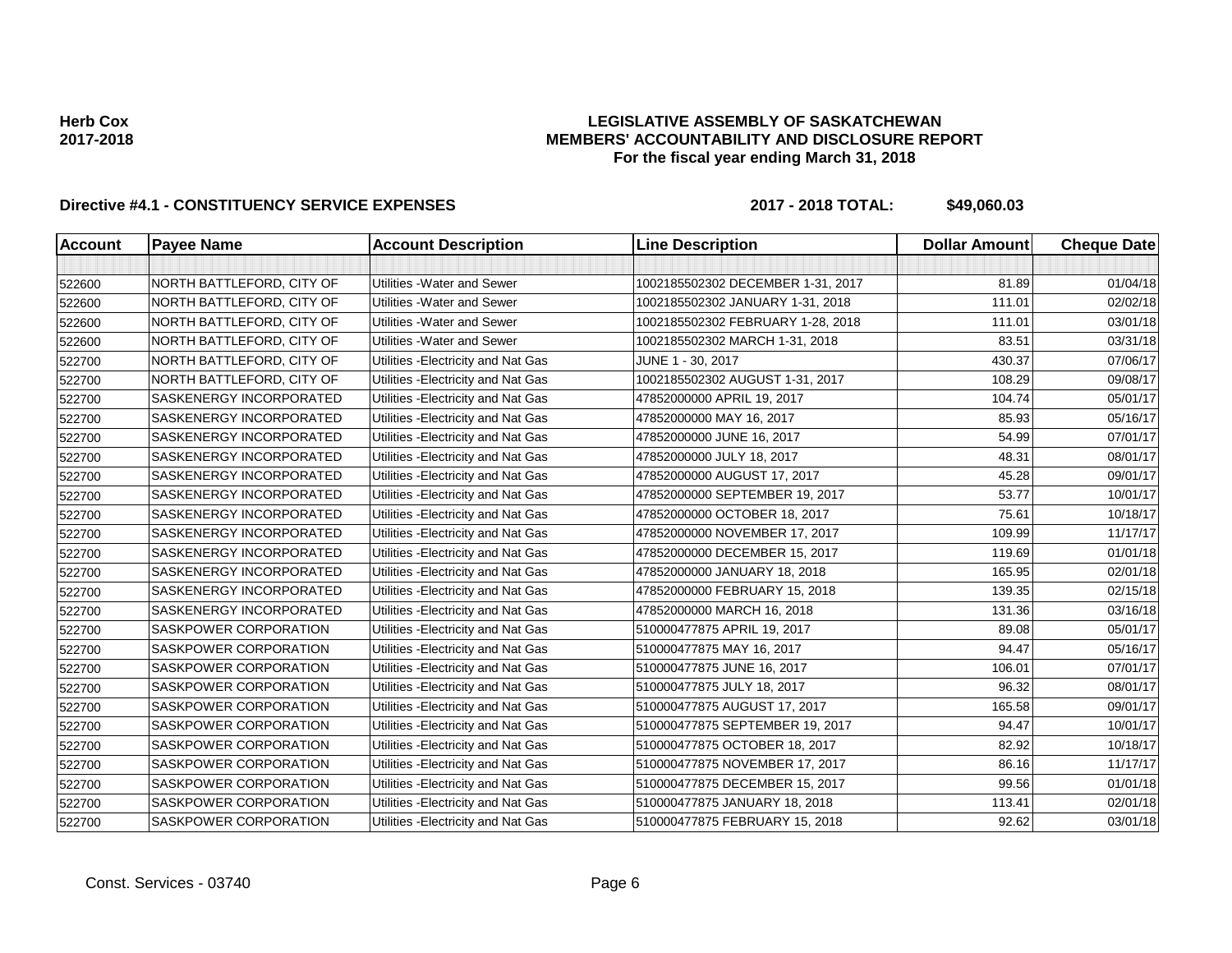### **LEGISLATIVE ASSEMBLY OF SASKATCHEWAN MEMBERS' ACCOUNTABILITY AND DISCLOSURE REPORT For the fiscal year ending March 31, 2018**

| <b>Account</b> | <b>Payee Name</b>                 | <b>Account Description</b>           | <b>Line Description</b>         | <b>Dollar Amount</b> | <b>Cheque Date</b> |
|----------------|-----------------------------------|--------------------------------------|---------------------------------|----------------------|--------------------|
|                |                                   |                                      |                                 |                      |                    |
| 522700         | <b>SASKPOWER CORPORATION</b>      | Utilities - Electricity and Nat Gas  | 510000477875 MARCH 16, 2018     | 97.56                | 03/16/18           |
| 525000         | <b>BEE-J'S OFFICE PLUS</b>        | Postal, Courier, Freight and Related | MISC. & OFFICE SUPPLIES/POSTAGE | 85.00                | 03/19/18           |
| 525000         | COX, HERB L                       | Postal, Courier, Freight and Related | <b>REIMB: POSTAGE</b>           | 189.84               | 12/18/17           |
| 525000         | COX, HERB L                       | Postal, Courier, Freight and Related | <b>REIMB: POSTAGE</b>           | 79.38                | 03/27/18           |
| 529000         | SHRED-IT INTERNATIONAL ULC        | <b>General Contractual Services</b>  | SHREDDING SERVICES - NO GST     | 233.83               | 02/07/18           |
| 530300         | MARU GROUP CANADA INC.            | Primary Research/Focus group         | AD HOC CONSULTING - NO GST      | 607.15               | 07/01/17           |
| 530300         | <b>MARU GROUP CANADA INC.</b>     | Primary Research/Focus group         | AD HOC CONSULTING - NO GST      | 646.74               | 01/01/18           |
| 530300         | MARU GROUP CANADA INC.            | Primary Research/Focus group         | AD HOC CONSULTING - NO GST      | 632.97               | 03/01/18           |
| 530500         | <b>CENTURY SIGN RENTALS</b>       | Media Placement                      | <b>ADVERTISING</b>              | 100.00               | 05/01/17           |
| 530500         | <b>CENTURY SIGN RENTALS</b>       | Media Placement                      | <b>ADVERTISING</b>              | 100.00               | 05/01/17           |
| 530500         | CENTURY SIGN RENTALS              | <b>Media Placement</b>               | <b>ADVERTISING</b>              | 100.00               | 06/01/17           |
| 530500         | <b>CENTURY SIGN RENTALS</b>       | Media Placement                      | <b>ADVERTISING</b>              | 100.00               | 07/01/17           |
| 530500         | <b>CENTURY SIGN RENTALS</b>       | Media Placement                      | <b>ADVERTISING</b>              | 100.00               | 08/01/17           |
| 530500         | <b>CENTURY SIGN RENTALS</b>       | Media Placement                      | <b>ADVERTISING</b>              | 100.00               | 09/01/17           |
| 530500         | CENTURY SIGN RENTALS              | Media Placement                      | <b>ADVERTISING</b>              | 100.00               | 10/03/17           |
| 530500         | <b>CENTURY SIGN RENTALS</b>       | Media Placement                      | <b>ADVERTISING</b>              | 100.00               | 11/01/17           |
| 530500         | <b>CENTURY SIGN RENTALS</b>       | Media Placement                      | <b>ADVERTISING</b>              | 100.00               | 12/01/17           |
| 530500         | <b>CENTURY SIGN RENTALS</b>       | Media Placement                      | <b>ADVERTISING</b>              | 100.00               | 01/01/18           |
| 530500         | <b>CENTURY SIGN RENTALS</b>       | Media Placement                      | <b>ADVERTISING</b>              | 110.00               | 02/01/18           |
| 530500         | CENTURY SIGN RENTALS              | Media Placement                      | <b>ADVERTISING</b>              | 110.00               | 03/01/18           |
| 530500         | <b>COMMUNITY SAFETY NET</b>       | Media Placement                      | ADVERTISING - NO GST            | 150.00               | 11/01/17           |
| 530500         | FABMAR COMMUNICATIONS LTD.        | Media Placement                      | ADVERTISING - NO GST            | 52.16                | 03/01/18           |
| 530500         | <b>FABMAR COMMUNICATIONS LTD.</b> | Media Placement                      | ADVERTISING - NO GST            | 52.16                | 03/01/18           |
|                | <b>GOLDEN WEST BROADCASTING</b>   |                                      |                                 |                      |                    |
| 530500         | LTD.                              | Media Placement                      | ADVERTISING - NO GST            | 34.23                | 03/01/18           |
| 530500         | GOLDEN WEST BROADCASTING<br>LTD.  | Media Placement                      | <b>ADVERTISING</b>              | 66.98                | 03/01/18           |
|                | <b>GOLDEN WEST BROADCASTING</b>   |                                      |                                 |                      |                    |
| 530500         | LTD.                              | Media Placement                      | ADVERTISING - NO GST            | 80.37                | 03/01/18           |
| 530500         | HARVARD BROADCASTING INC.         | Media Placement                      | <b>ADVERTISING</b>              | 159.70               | 03/01/18           |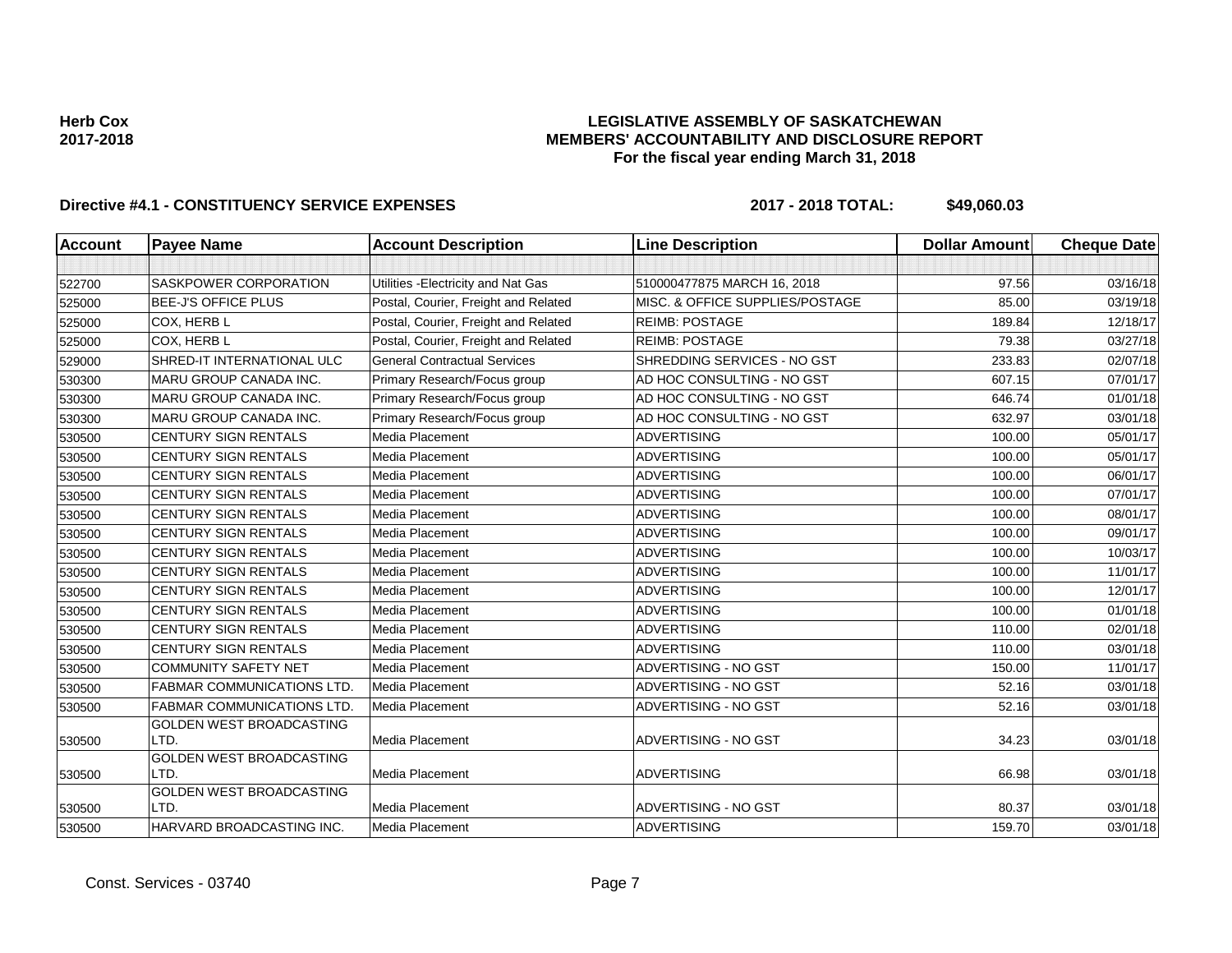# **Directive #4.1 - CONSTITUENCY SERVICE EXPENSES 2017 - 2018 TOTAL: \$49,060.03**

| <b>Account</b> | <b>Payee Name</b>                      | <b>Account Description</b> | <b>Line Description</b> | <b>Dollar Amount</b> | <b>Cheque Date</b> |
|----------------|----------------------------------------|----------------------------|-------------------------|----------------------|--------------------|
|                |                                        |                            |                         |                      |                    |
|                | <b>JIM PATTISON BROADCAST</b>          |                            |                         |                      |                    |
| 530500         | <b>GROUP</b>                           | Media Placement            | <b>ADVERTISING</b>      | 750.00               | 05/01/17           |
|                | <b>JIM PATTISON BROADCAST</b>          |                            |                         |                      |                    |
| 530500         | <b>GROUP</b>                           | Media Placement            | <b>ADVERTISING</b>      | 600.00               | 06/01/17           |
|                | <b>JIM PATTISON BROADCAST</b>          |                            |                         |                      |                    |
| 530500         | <b>GROUP</b>                           | Media Placement            | <b>ADVERTISING</b>      | 360.00               | 07/01/17           |
|                | <b>JIM PATTISON BROADCAST</b>          |                            |                         |                      |                    |
| 530500         | <b>GROUP</b>                           | Media Placement            | <b>ADVERTISING</b>      | 600.00               | 07/01/17           |
|                | <b>JIM PATTISON BROADCAST</b>          |                            |                         |                      |                    |
| 530500         | <b>GROUP</b>                           | Media Placement            | <b>ADVERTISING</b>      | 450.00               | 08/01/17           |
|                | <b>JIM PATTISON BROADCAST</b>          |                            |                         |                      |                    |
| 530500         | <b>GROUP</b>                           | Media Placement            | <b>ADVERTISING</b>      | 750.00               | 08/01/17           |
|                | <b>JIM PATTISON BROADCAST</b>          |                            |                         |                      |                    |
| 530500         | <b>GROUP</b>                           | Media Placement            | <b>ADVERTISING</b>      | 118.00               | 09/01/17           |
|                | <b>JIM PATTISON BROADCAST</b>          |                            |                         |                      |                    |
| 530500         | <b>GROUP</b>                           | Media Placement            | <b>ADVERTISING</b>      | 360.00               | 09/01/17           |
|                | <b>JIM PATTISON BROADCAST</b>          |                            |                         |                      |                    |
| 530500         | <b>GROUP</b>                           | Media Placement            | <b>ADVERTISING</b>      | 600.00               | 09/01/17           |
|                | <b>JIM PATTISON BROADCAST</b>          |                            |                         |                      |                    |
| 530500         | <b>GROUP</b>                           | Media Placement            | <b>ADVERTISING</b>      | 118.00               | 09/01/17           |
|                | <b>JIM PATTISON BROADCAST</b>          |                            |                         |                      |                    |
| 530500         | <b>GROUP</b>                           | Media Placement            | <b>ADVERTISING</b>      | 118.00               | 09/01/17           |
|                | JIM PATTISON BROADCAST<br><b>GROUP</b> | Media Placement            | <b>ADVERTISING</b>      | 600.00               | 10/01/17           |
| 530500         |                                        |                            |                         |                      |                    |
|                | JIM PATTISON BROADCAST<br><b>GROUP</b> | Media Placement            | <b>ADVERTISING</b>      | 360.00               | 10/01/17           |
| 530500         | <b>JIM PATTISON BROADCAST</b>          |                            |                         |                      |                    |
| 530500         | <b>GROUP</b>                           | Media Placement            | <b>ADVERTISING</b>      | 750.00               | 11/01/17           |
|                | <b>JIM PATTISON BROADCAST</b>          |                            |                         |                      |                    |
| 530500         | <b>GROUP</b>                           | Media Placement            | <b>ADVERTISING</b>      | 450.00               | 11/01/17           |
|                | <b>JIM PATTISON BROADCAST</b>          |                            |                         |                      |                    |
| 530500         | <b>GROUP</b>                           | Media Placement            | <b>ADVERTISING</b>      | 360.00               | 12/01/17           |
|                |                                        |                            |                         |                      |                    |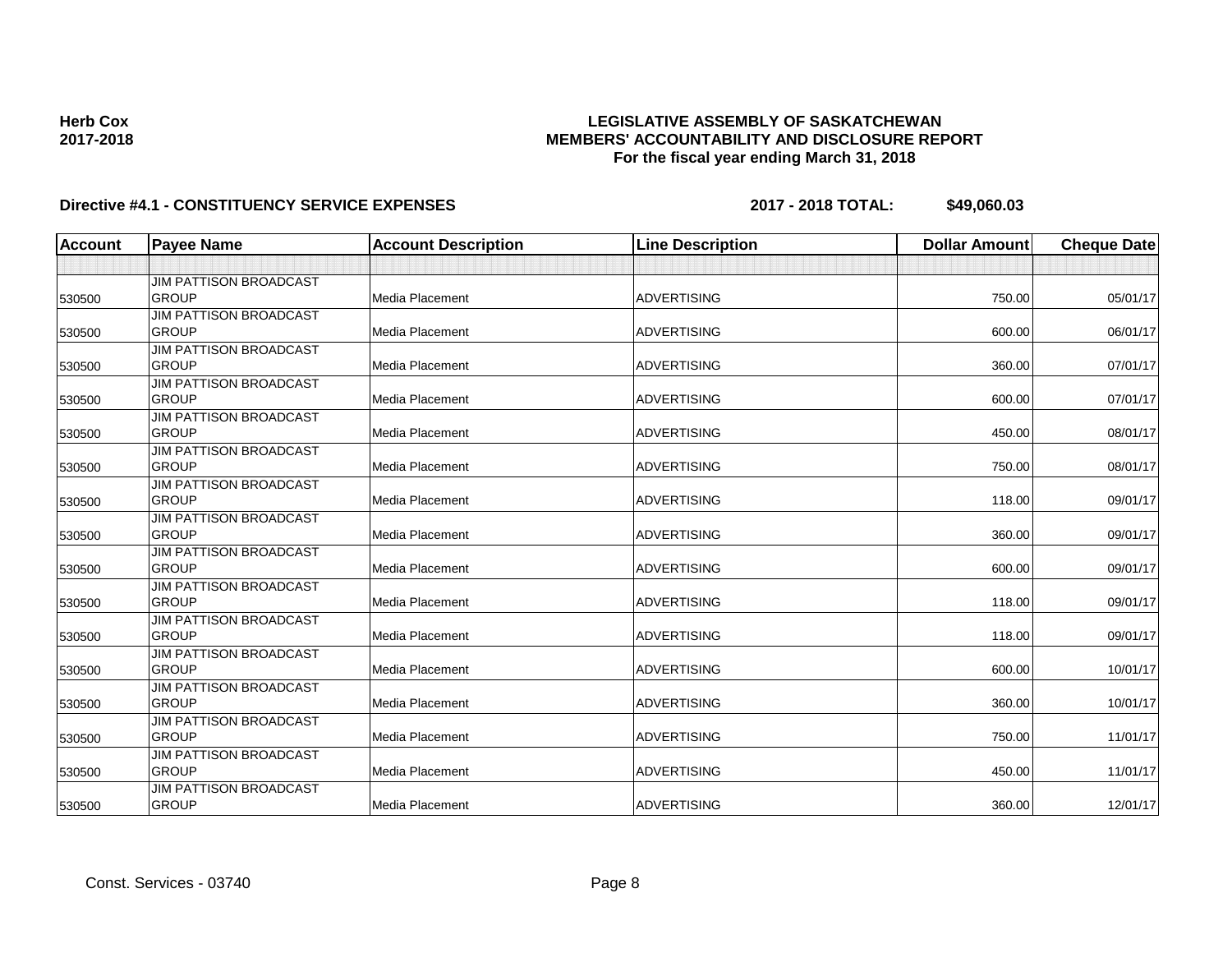# **Directive #4.1 - CONSTITUENCY SERVICE EXPENSES 2017 - 2018 TOTAL: \$49,060.03**

| <b>Account</b> | <b>Payee Name</b>                                  | <b>Account Description</b> | <b>Line Description</b> | <b>Dollar Amount</b> | <b>Cheque Date</b> |
|----------------|----------------------------------------------------|----------------------------|-------------------------|----------------------|--------------------|
|                |                                                    |                            |                         |                      |                    |
|                | <b>JIM PATTISON BROADCAST</b>                      |                            |                         |                      |                    |
| 530500         | <b>GROUP</b>                                       | Media Placement            | <b>ADVERTISING</b>      | 600.00               | 12/01/17           |
|                | <b>JIM PATTISON BROADCAST</b>                      |                            |                         |                      |                    |
| 530500         | <b>GROUP</b>                                       | Media Placement            | <b>ADVERTISING</b>      | 750.00               | 01/01/18           |
|                | <b>JIM PATTISON BROADCAST</b>                      |                            |                         |                      |                    |
| 530500         | <b>GROUP</b>                                       | Media Placement            | <b>ADVERTISING</b>      | 350.00               | 01/01/18           |
|                | <b>JIM PATTISON BROADCAST</b><br><b>GROUP</b>      |                            |                         |                      |                    |
| 530500         |                                                    | Media Placement            | <b>ADVERTISING</b>      | 450.00               | 01/01/18           |
| 530500         | <b>JIM PATTISON BROADCAST</b><br><b>GROUP</b>      | Media Placement            | <b>ADVERTISING</b>      | 600.00               | 02/01/18           |
|                | <b>JIM PATTISON BROADCAST</b>                      |                            |                         |                      |                    |
| 530500         | <b>GROUP</b>                                       | Media Placement            | <b>ADVERTISING</b>      | 360.00               | 02/01/18           |
|                | <b>JIM PATTISON BROADCAST</b>                      |                            |                         |                      |                    |
| 530500         | <b>GROUP</b>                                       | Media Placement            | <b>ADVERTISING</b>      | 600.00               | 03/01/18           |
|                | <b>JIM PATTISON BROADCAST</b>                      |                            |                         |                      |                    |
| 530500         | <b>GROUP</b>                                       | Media Placement            | <b>ADVERTISING</b>      | 72.14                | 03/01/18           |
|                | <b>JIM PATTISON BROADCAST</b>                      |                            |                         |                      |                    |
| 530500         | <b>GROUP</b>                                       | <b>Media Placement</b>     | <b>ADVERTISING</b>      | 69.07                | 03/01/18           |
|                | <b>JIM PATTISON BROADCAST</b>                      |                            |                         |                      |                    |
| 530500         | <b>GROUP</b>                                       | Media Placement            | <b>ADVERTISING</b>      | 360.00               | 03/01/18           |
|                | <b>JIM PATTISON BROADCAST</b>                      |                            |                         |                      |                    |
| 530500         | <b>GROUP</b>                                       | Media Placement            | <b>ADVERTISING</b>      | 360.00               | 03/25/18           |
|                | <b>JIM PATTISON BROADCAST</b>                      |                            |                         |                      |                    |
| 530500         | <b>GROUP</b>                                       | Media Placement            | <b>ADVERTISING</b>      | 600.00               | 03/25/18           |
| 530500         | <b>PNG PRAIRIE NEWSPAPER GROUP Media Placement</b> |                            | <b>ADVERTISING</b>      | 109.72               | 05/01/17           |
| 530500         | <b>PNG PRAIRIE NEWSPAPER GROUP Media Placement</b> |                            | <b>ADVERTISING</b>      | 64.72                | 05/01/17           |
| 530500         | <b>PNG PRAIRIE NEWSPAPER GROUP Media Placement</b> |                            | <b>ADVERTISING</b>      | 64.72                | 05/01/17           |
| 530500         | <b>PNG PRAIRIE NEWSPAPER GROUP Media Placement</b> |                            | <b>ADVERTISING</b>      | 64.72                | 05/01/17           |
| 530500         | <b>PNG PRAIRIE NEWSPAPER GROUP Media Placement</b> |                            | <b>ADVERTISING</b>      | 98.16                | 05/10/17           |
| 530500         | <b>PNG PRAIRIE NEWSPAPER GROUP Media Placement</b> |                            | <b>ADVERTISING</b>      | 98.16                | 05/17/17           |
| 530500         | <b>PNG PRAIRIE NEWSPAPER GROUP Media Placement</b> |                            | <b>ADVERTISING</b>      | 64.72                | 05/24/17           |
| 530500         | <b>PNG PRAIRIE NEWSPAPER GROUP Media Placement</b> |                            | <b>ADVERTISING</b>      | 33.44                | 06/01/17           |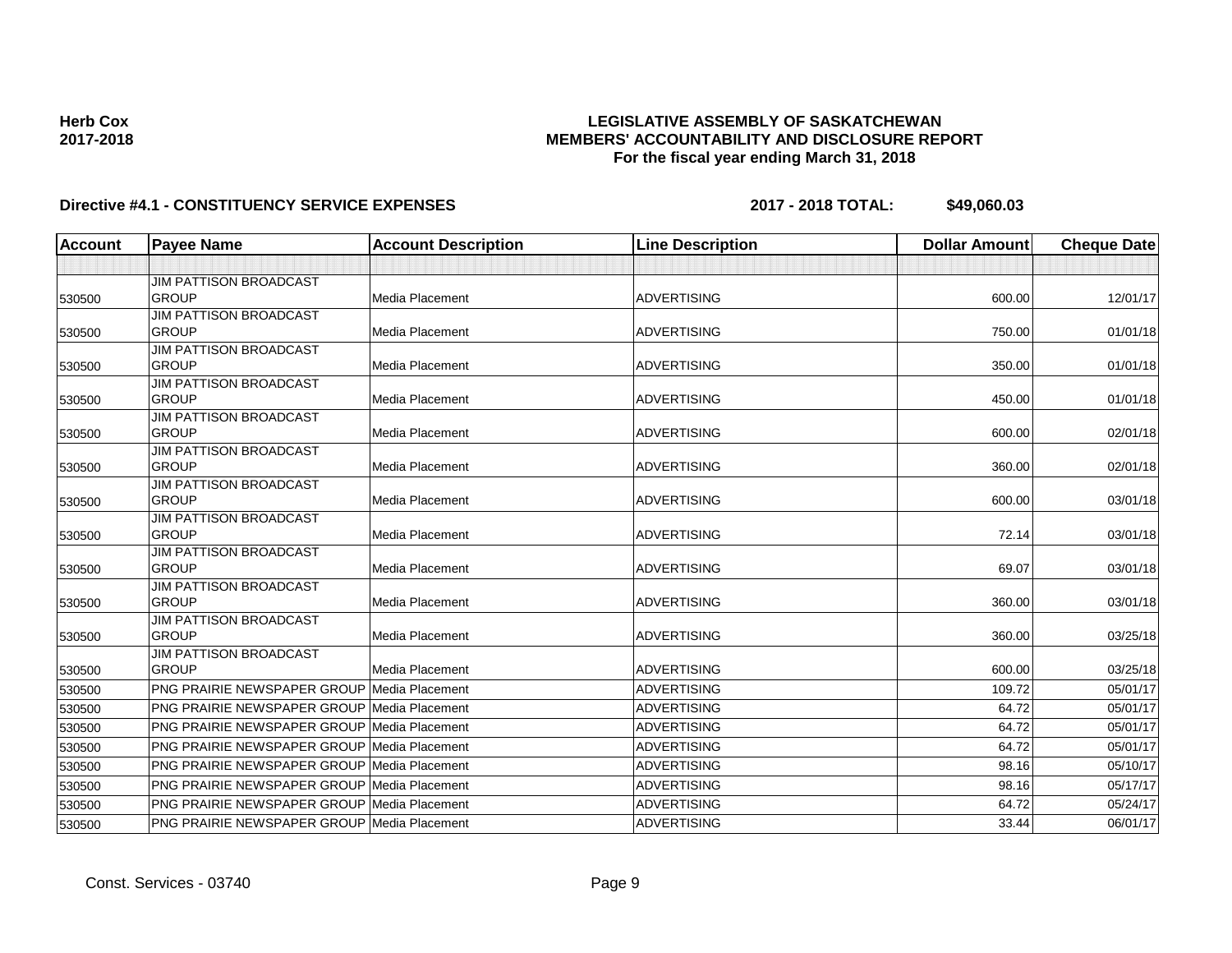## **LEGISLATIVE ASSEMBLY OF SASKATCHEWAN MEMBERS' ACCOUNTABILITY AND DISCLOSURE REPORT For the fiscal year ending March 31, 2018**

| <b>Account</b> | <b>Payee Name</b>                                  | <b>Account Description</b> | <b>Line Description</b> | <b>Dollar Amount</b> | <b>Cheque Date</b> |
|----------------|----------------------------------------------------|----------------------------|-------------------------|----------------------|--------------------|
|                |                                                    |                            |                         |                      |                    |
| 530500         | <b>PNG PRAIRIE NEWSPAPER GROUP Media Placement</b> |                            | <b>ADVERTISING</b>      | 64.72                | 06/01/17           |
| 530500         | <b>PNG PRAIRIE NEWSPAPER GROUP Media Placement</b> |                            | <b>ADVERTISING</b>      | 64.72                | 06/07/17           |
| 530500         | <b>PNG PRAIRIE NEWSPAPER GROUP Media Placement</b> |                            | <b>ADVERTISING</b>      | 64.72                | 07/01/17           |
| 530500         | PNG PRAIRIE NEWSPAPER GROUP Media Placement        |                            | <b>ADVERTISING</b>      | 109.72               | 07/01/17           |
| 530500         | <b>PNG PRAIRIE NEWSPAPER GROUP Media Placement</b> |                            | <b>ADVERTISING</b>      | 358.72               | 07/01/17           |
| 530500         | <b>PNG PRAIRIE NEWSPAPER GROUP Media Placement</b> |                            | <b>ADVERTISING</b>      | 64.72                | 07/01/17           |
| 530500         | <b>PNG PRAIRIE NEWSPAPER GROUP Media Placement</b> |                            | <b>ADVERTISING</b>      | 64.72                | 07/12/17           |
| 530500         | PNG PRAIRIE NEWSPAPER GROUP Media Placement        |                            | <b>ADVERTISING</b>      | 64.72                | 07/19/17           |
| 530500         | <b>PNG PRAIRIE NEWSPAPER GROUP Media Placement</b> |                            | <b>ADVERTISING</b>      | 64.72                | 08/01/17           |
| 530500         | PNG PRAIRIE NEWSPAPER GROUP Media Placement        |                            | <b>ADVERTISING</b>      | 64.72                | 08/01/17           |
| 530500         | <b>PNG PRAIRIE NEWSPAPER GROUP Media Placement</b> |                            | <b>ADVERTISING</b>      | 64.72                | 08/09/17           |
| 530500         | PNG PRAIRIE NEWSPAPER GROUP   Media Placement      |                            | <b>ADVERTISING</b>      | 104.72               | 08/16/17           |
| 530500         | <b>PNG PRAIRIE NEWSPAPER GROUP Media Placement</b> |                            | <b>ADVERTISING</b>      | 64.72                | 09/01/17           |
| 530500         | <b>PNG PRAIRIE NEWSPAPER GROUP Media Placement</b> |                            | <b>ADVERTISING</b>      | 64.72                | 09/01/17           |
| 530500         | <b>PNG PRAIRIE NEWSPAPER GROUP Media Placement</b> |                            | <b>ADVERTISING</b>      | 104.72               | 09/01/17           |
| 530500         | <b>PNG PRAIRIE NEWSPAPER GROUP Media Placement</b> |                            | <b>ADVERTISING</b>      | 64.72                | 09/13/17           |
| 530500         | <b>PNG PRAIRIE NEWSPAPER GROUP Media Placement</b> |                            | <b>ADVERTISING</b>      | 64.72                | 10/01/17           |
| 530500         | <b>PNG PRAIRIE NEWSPAPER GROUP Media Placement</b> |                            | <b>ADVERTISING</b>      | 64.72                | 10/01/17           |
| 530500         | <b>PNG PRAIRIE NEWSPAPER GROUP Media Placement</b> |                            | <b>ADVERTISING</b>      | 64.72                | 10/01/17           |
| 530500         | PNG PRAIRIE NEWSPAPER GROUP Media Placement        |                            | <b>ADVERTISING</b>      | 109.72               | 10/11/17           |
| 530500         | <b>PNG PRAIRIE NEWSPAPER GROUP Media Placement</b> |                            | <b>ADVERTISING</b>      | 109.72               | 10/18/17           |
| 530500         | <b>PNG PRAIRIE NEWSPAPER GROUP Media Placement</b> |                            | <b>ADVERTISING</b>      | 64.72                | 11/01/17           |
| 530500         | PNG PRAIRIE NEWSPAPER GROUP Media Placement        |                            | <b>ADVERTISING</b>      | 64.72                | 11/01/17           |
| 530500         | <b>PNG PRAIRIE NEWSPAPER GROUP Media Placement</b> |                            | <b>ADVERTISING</b>      | 109.72               | 11/08/17           |
| 530500         | <b>PNG PRAIRIE NEWSPAPER GROUP Media Placement</b> |                            | <b>ADVERTISING</b>      | 109.72               | 11/15/17           |
| 530500         | <b>PNG PRAIRIE NEWSPAPER GROUP Media Placement</b> |                            | <b>ADVERTISING</b>      | 64.72                | 11/22/17           |
| 530500         | <b>PNG PRAIRIE NEWSPAPER GROUP Media Placement</b> |                            | <b>ADVERTISING</b>      | 109.72               | 12/01/17           |
| 530500         | <b>PNG PRAIRIE NEWSPAPER GROUP Media Placement</b> |                            | <b>ADVERTISING</b>      | 64.72                | 12/01/17           |
| 530500         | <b>PNG PRAIRIE NEWSPAPER GROUP Media Placement</b> |                            | <b>ADVERTISING</b>      | 64.72                | 12/13/17           |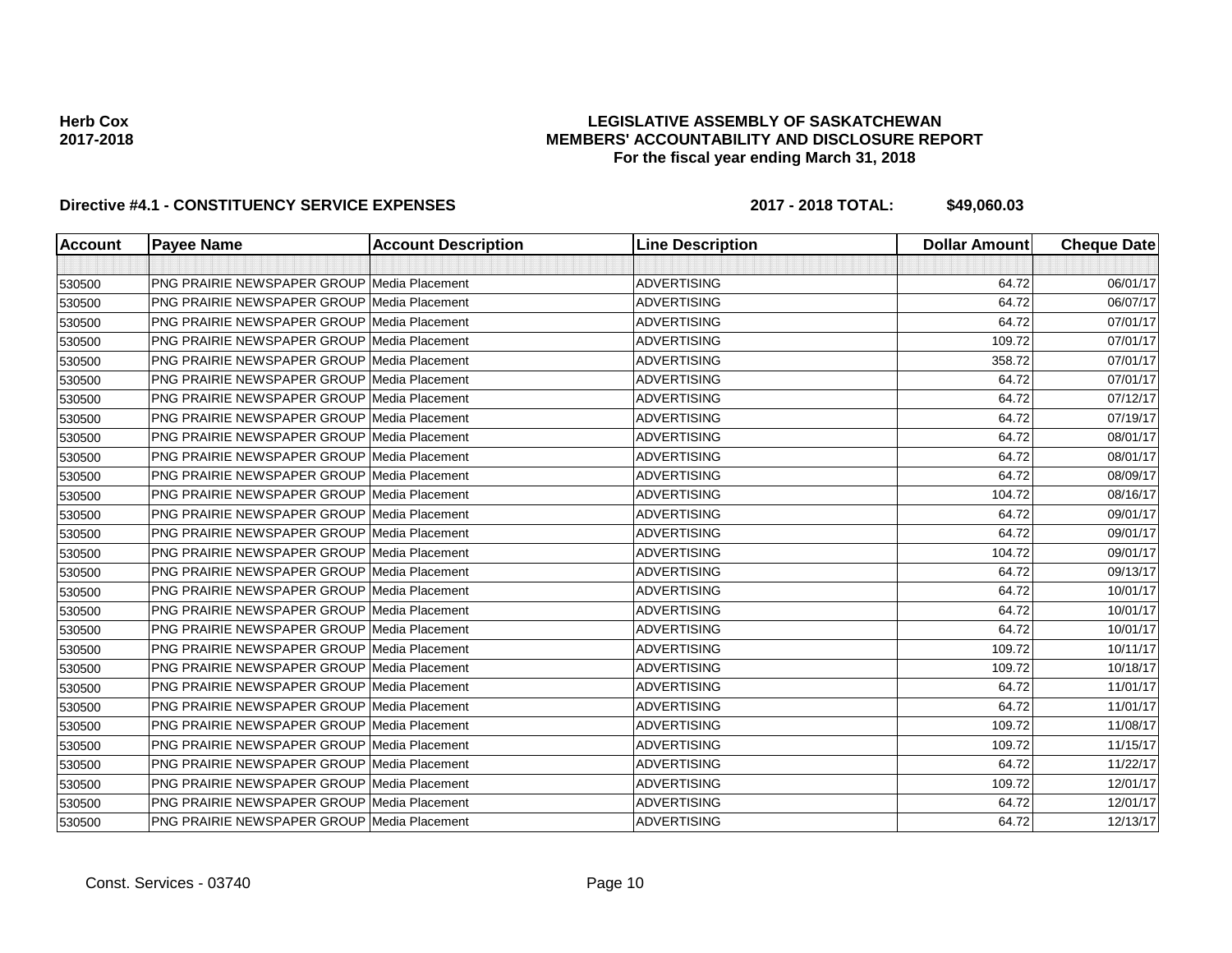### **LEGISLATIVE ASSEMBLY OF SASKATCHEWAN MEMBERS' ACCOUNTABILITY AND DISCLOSURE REPORT For the fiscal year ending March 31, 2018**

| Account | <b>Payee Name</b>                                          | <b>Account Description</b> | <b>Line Description</b>   | <b>Dollar Amount</b> | <b>Cheque Date</b> |
|---------|------------------------------------------------------------|----------------------------|---------------------------|----------------------|--------------------|
|         |                                                            |                            |                           |                      |                    |
| 530500  | PNG PRAIRIE NEWSPAPER GROUP Media Placement                |                            | <b>ADVERTISING</b>        | 162.90               | 01/01/18           |
| 530500  | <b>PNG PRAIRIE NEWSPAPER GROUP Media Placement</b>         |                            | <b>ADVERTISING</b>        | 64.72                | 01/01/18           |
| 530500  | <b>PNG PRAIRIE NEWSPAPER GROUP Media Placement</b>         |                            | <b>ADVERTISING</b>        | 109.72               | 01/01/18           |
| 530500  | <b>PNG PRAIRIE NEWSPAPER GROUP Media Placement</b>         |                            | <b>ADVERTISING</b>        | 129.44               | 01/10/18           |
| 530500  | <b>PNG PRAIRIE NEWSPAPER GROUP Media Placement</b>         |                            | <b>ADVERTISING</b>        | 129.72               | 02/01/18           |
| 530500  | <b>PNG PRAIRIE NEWSPAPER GROUP Media Placement</b>         |                            | <b>ADVERTISING</b>        | 64.72                | 02/01/18           |
| 530500  | <b>PNG PRAIRIE NEWSPAPER GROUP Media Placement</b>         |                            | <b>ADVERTISING</b>        | 64.72                | 02/01/18           |
| 530500  | <b>PNG PRAIRIE NEWSPAPER GROUP Media Placement</b>         |                            | <b>ADVERTISING</b>        | 64.72                | 02/07/18           |
| 530500  | <b>PNG PRAIRIE NEWSPAPER GROUP Media Placement</b>         |                            | <b>ADVERTISING</b>        | 64.72                | 02/14/18           |
| 530500  | <b>PNG PRAIRIE NEWSPAPER GROUP Media Placement</b>         |                            | <b>ADVERTISING</b>        | 64.72                | 02/21/18           |
| 530500  | <b>PNG PRAIRIE NEWSPAPER GROUP Media Placement</b>         |                            | <b>ADVERTISING</b>        | 64.72                | 03/01/18           |
| 530500  | <b>PNG PRAIRIE NEWSPAPER GROUP Media Placement</b>         |                            | <b>ADVERTISING</b>        | 64.72                | 03/07/18           |
| 530500  | <b>PNG PRAIRIE NEWSPAPER GROUP Media Placement</b>         |                            | <b>ADVERTISING</b>        | 64.72                | 03/14/18           |
| 530500  | <b>PNG PRAIRIE NEWSPAPER GROUP Media Placement</b>         |                            | <b>ADVERTISING</b>        | 114.72               | 03/21/18           |
| 530500  | <b>PNG PRAIRIE NEWSPAPER GROUP Media Placement</b>         |                            | <b>ADVERTISING</b>        | 64.72                | 03/31/18           |
| 530500  | RAWLCO RADIO LTD.                                          | <b>Media Placement</b>     | <b>ADVERTISING</b>        | 76.74                | 03/01/18           |
| 530500  | RAWLCO RADIO LTD.                                          | Media Placement            | <b>ADVERTISING</b>        | 116.65               | 03/01/18           |
| 530500  | RAWLCO RADIO LTD.                                          | Media Placement            | <b>ADVERTISING</b>        | 104.37               | 03/01/18           |
| 530500  | RAWLCO RADIO LTD.                                          | Media Placement            | <b>ADVERTISING</b>        | 76.74                | 03/01/18           |
|         | SASKATCHEWAN BASEBALL HALL<br>OF FAME & MUSEUM ASSOCIATION |                            |                           |                      |                    |
| 530500  | <b>INC</b>                                                 | Media Placement            | <b>ADVERTISING</b>        | 50.00                | 09/01/17           |
| 530500  | <b>WESTERN PRODUCER</b><br><b>PUBLICATIONS</b>             | Media Placement            | <b>ADVERTISING</b>        | 87.57                | 03/07/18           |
| 530900  | <b>CORPORATE EXPRESS</b>                                   | <b>Promotional Items</b>   | <b>FLAGS</b>              | 82.53                | 07/01/17           |
| 530900  | <b>CORPORATE EXPRESS</b>                                   | <b>Promotional Items</b>   | <b>SASKATCHEWAN FLAGS</b> | 38.84                | 08/16/17           |
| 530900  | <b>COX, HERB L</b>                                         | <b>Promotional Items</b>   | <b>REIMB: WREATH</b>      | 40.00                | 11/07/17           |
| 530900  | TREASURE HOUSE IMPORTS LTD.                                | <b>Promotional Items</b>   | <b>SASKATCHEWAN PINS</b>  | 330.00               | 09/01/17           |
| 530900  | ULTRA PRINT SERVICES LTD.                                  | <b>Promotional Items</b>   | <b>CHRISTMAS CARDS</b>    | 352.98               | 11/20/17           |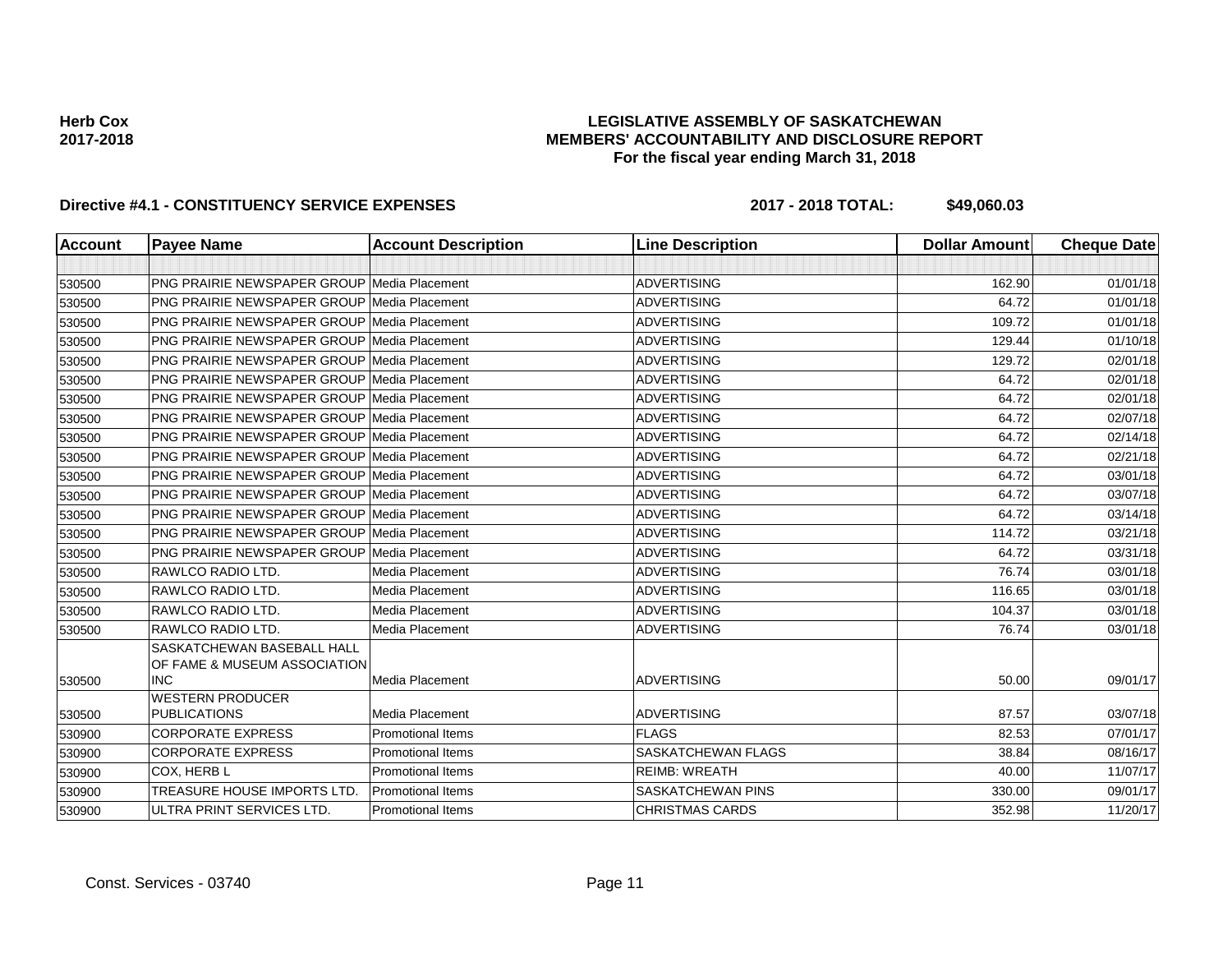### **LEGISLATIVE ASSEMBLY OF SASKATCHEWAN MEMBERS' ACCOUNTABILITY AND DISCLOSURE REPORT For the fiscal year ending March 31, 2018**

| <b>Account</b> | <b>Payee Name</b>                | <b>Account Description</b>                  | <b>Line Description</b>                   | <b>Dollar Amount</b> | <b>Cheque Date</b> |
|----------------|----------------------------------|---------------------------------------------|-------------------------------------------|----------------------|--------------------|
|                |                                  |                                             |                                           |                      |                    |
| 542000         | HUMENNY, AMANDA                  | Travel                                      | C.A. TRAVEL OCTOBER 4-5, 2017             | 407.49               | 10/05/17           |
| 542000         | ROBINSON, LILLIAN J              | Travel                                      | C.A. TRAVEL OCTOBER 4-5, 2017             | 318.10               | 10/05/17           |
| 550102         | ULTRA PRINT SERVICES LTD.        | Letterhead, Envelopes, Business Cards, etc. | <b>BUSINESS CARDS</b>                     | 77.38                | 10/10/17           |
| 550200         | COX, HERB L                      | Books, Mags and Ref Materials               | <b>REIMB</b> ; MAP                        | 11.75                | 08/01/17           |
| 550200         | <b>STARPHOENIX</b>               | Books, Mags and Ref Materials               | ACCT# 398577 4M RENEWAL                   | 128.00               | 05/24/17           |
| 550200         | <b>STARPHOENIX</b>               | Books, Mags and Ref Materials               | 398577 4M SUBSCRIPTION RENEWAL            | 128.00               | 09/11/17           |
| 550200         | <b>STARPHOENIX</b>               | Books, Mags and Ref Materials               | 398577 4M RENEWAL                         | 128.00               | 01/10/18           |
| 555000         | <b>BEE-J'S OFFICE PLUS</b>       | Other Material and Supplies                 | <b>OFFICE SUPPLIES</b>                    | 355.58               | 08/02/17           |
| 555000         | BEE-J'S OFFICE PLUS              | Other Material and Supplies                 | <b>OFFICE SUPPLIES</b>                    | 190.01               | 08/03/17           |
| 555000         | <b>BEE-J'S OFFICE PLUS</b>       | Other Material and Supplies                 | MISC. & OFFICE SUPPLIES                   | 22.32                | 11/20/17           |
| 555000         | BEE-J'S OFFICE PLUS              | Other Material and Supplies                 | MISC. & OFFICE SUPPLIES/POSTAGE           | 1,449.69             | 03/19/18           |
| 555000         | BEE-J'S OFFICE PLUS              | Other Material and Supplies                 | MISC. & OFFICE SUPPLIES                   | 126.13               | 03/21/18           |
| 555000         | <b>BEE-J'S OFFICE PLUS</b>       | Other Material and Supplies                 | MISC. & OFFICE SUPPLIES                   | 91.06                | 03/21/18           |
| 555000         | <b>BEE-J'S OFFICE PLUS</b>       | Other Material and Supplies                 | MISC. & OFFICE SUPPLIES                   | 31.77                | 03/23/18           |
| 555000         | COX, HERB L                      | Other Material and Supplies                 | <b>REIMB: MISC. &amp; OFFICE SUPPLIES</b> | 20.30                | 02/01/18           |
|                | <b>MODERN JANITORIAL SERVICE</b> |                                             |                                           |                      |                    |
| 555000         | (1978) LTD.                      | Other Material and Supplies                 | <b>OFFICE SUPPLIES</b>                    | 104.96               | 03/20/18           |
| 564300         | BEE-J'S OFFICE PLUS              | Computer Hardware - Exp.                    | <b>WIRELESS KEYBOARD</b>                  | 63.79                | 10/02/17           |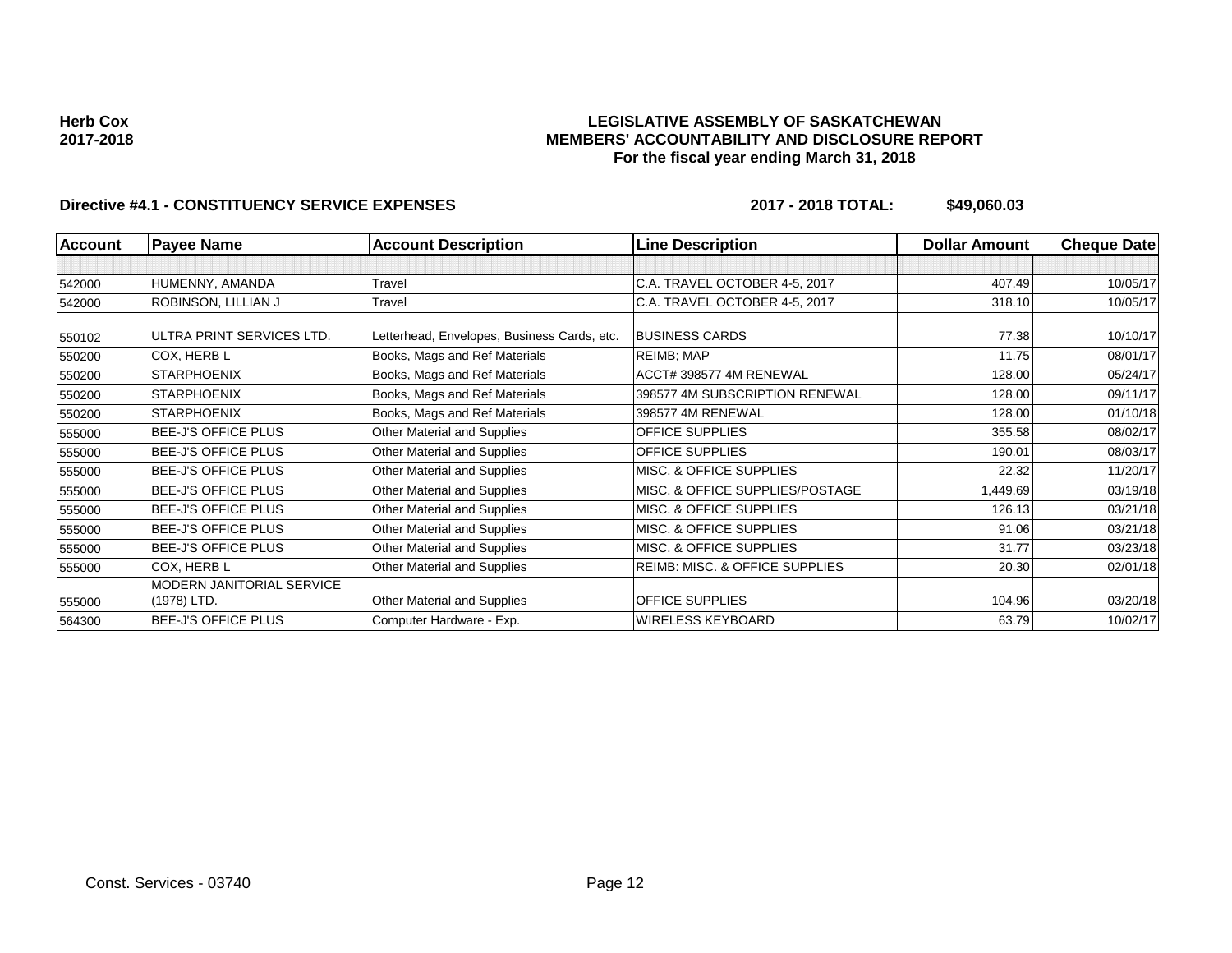# Directive #6 - CONSTITUENCY ASSISTANT EXPENSES 2017 - 2018 TOTAL: \$55,143.73

| <b>Account</b> | <b>Payee Name</b>   | <b>Account Description</b> | <b>Dollar Amount</b> | <b>Cheque Date</b> |
|----------------|---------------------|----------------------------|----------------------|--------------------|
|                |                     |                            |                      |                    |
| 513000         | ROBINSON, LILLIAN J | Out-of-Scope Permanent     | 1,964.93             | 04/11/17           |
| 513000         | ROBINSON, LILLIAN J | Out-of-Scope Permanent     | $-1964.93$           | 04/11/17           |
| 513000         | ROBINSON, LILLIAN J | Out-of-Scope Permanent     | 1,789.04             | 04/25/17           |
| 513000         | ROBINSON, LILLIAN J | Out-of-Scope Permanent     | 1,789.04             | 05/09/17           |
| 513000         | ROBINSON, LILLIAN J | Out-of-Scope Permanent     | 1,789.04             | 05/24/17           |
| 513000         | ROBINSON, LILLIAN J | Out-of-Scope Permanent     | 1,789.04             | 06/06/17           |
| 513000         | ROBINSON, LILLIAN J | Out-of-Scope Permanent     | 1431.23              | 06/20/17           |
| 513000         | ROBINSON, LILLIAN J | Out-of-Scope Permanent     | 1610.14              | 07/05/17           |
| 513000         | ROBINSON, LILLIAN J | Out-of-Scope Permanent     | 1789.04              | 07/18/17           |
| 513000         | ROBINSON, LILLIAN J | Out-of-Scope Permanent     | 1,431.23             | 08/01/17           |
| 513000         | ROBINSON, LILLIAN J | Out-of-Scope Permanent     | 1610.14              | 08/15/17           |
| 513000         | ROBINSON, LILLIAN J | Out-of-Scope Permanent     | 1431.23              | 08/29/17           |
| 513000         | ROBINSON, LILLIAN J | Out-of-Scope Permanent     | 1,789.04             | 09/12/17           |
| 513000         | ROBINSON, LILLIAN J | Out-of-Scope Permanent     | 1789.04              | 09/26/17           |
| 513000         | ROBINSON, LILLIAN J | Out-of-Scope Permanent     | 1,431.23             | 10/11/17           |
| 513000         | ROBINSON, LILLIAN J | Out-of-Scope Permanent     | 1431.23              | 10/24/17           |
| 513000         | ROBINSON, LILLIAN J | Out-of-Scope Permanent     | 1,431.23             | 11/07/17           |
| 513000         | ROBINSON, LILLIAN J | Out-of-Scope Permanent     | 1,789.04             | 11/21/17           |
| 513000         | ROBINSON, LILLIAN J | Out-of-Scope Permanent     | 1,789.04             | 12/05/17           |
| 513000         | ROBINSON, LILLIAN J | Out-of-Scope Permanent     | 1,789.04             | 12/19/17           |
| 513000         | ROBINSON, LILLIAN J | Out-of-Scope Permanent     | 1610.14              | 01/03/18           |
| 513000         | ROBINSON, LILLIAN J | Out-of-Scope Permanent     | 357.81               | 01/16/18           |
| 513000         | ROBINSON, LILLIAN J | Out-of-Scope Permanent     | 715.62               | 03/01/18           |
| 513000         | ROBINSON, LILLIAN J | Out-of-Scope Permanent     | 1,699.59             | 03/13/18           |
| 513000         | ROBINSON, LILLIAN J | Out-of-Scope Permanent     | 1,789.04             | 03/27/18           |
| 513000         | ROBINSON, LILLIAN J | Out-of-Scope Permanent     | 1864.18              | 04/10/18           |
| 514000         | HEINTZ, GAIL        | Casual/Term                | 539.98               | 05/24/17           |
| 514000         | HEINTZ, GAIL        | Casual/Term                | 446.52               | 06/06/17           |
| 514000         | HEINTZ, GAIL        | Casual/Term                | 145.37               | 08/29/17           |